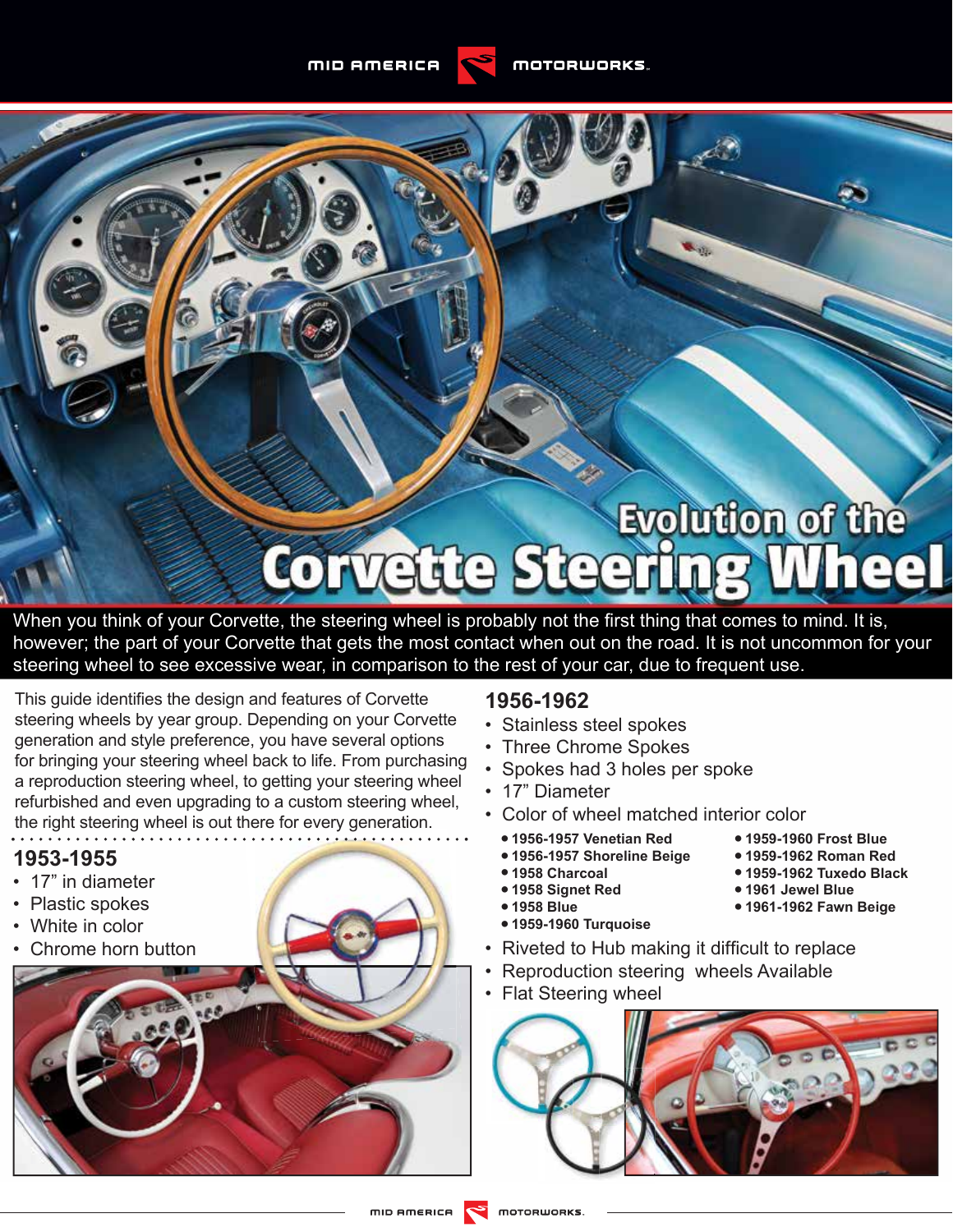

- One year only steering wheel
- 16" in Diameter
- Reproduction steering wheels are available
- Color matched interior
	- **• Saddle • Red**
- **• Dark Blue • Black**
- 130 Cars received the option for simulated wood grain
- Three Spokes
- Long slot in each spoke



# **1964-1966**

- Flat hub
- Simulated walnut finish
- 6 Philips head screws attach steering wheel to hub
- Reproduction steering wheels available
- Aftermarket steering wheels available
- 1965-1966 Option for Real Teak
- 16" Diameter



# **1967-1968**

Offset Hub



# **1969-1975**

- Black with leather grain pattern
- Fit standard and telescopic steering columns



#### **1976**

- Same steering wheel as the Chevy Vega
- One year only

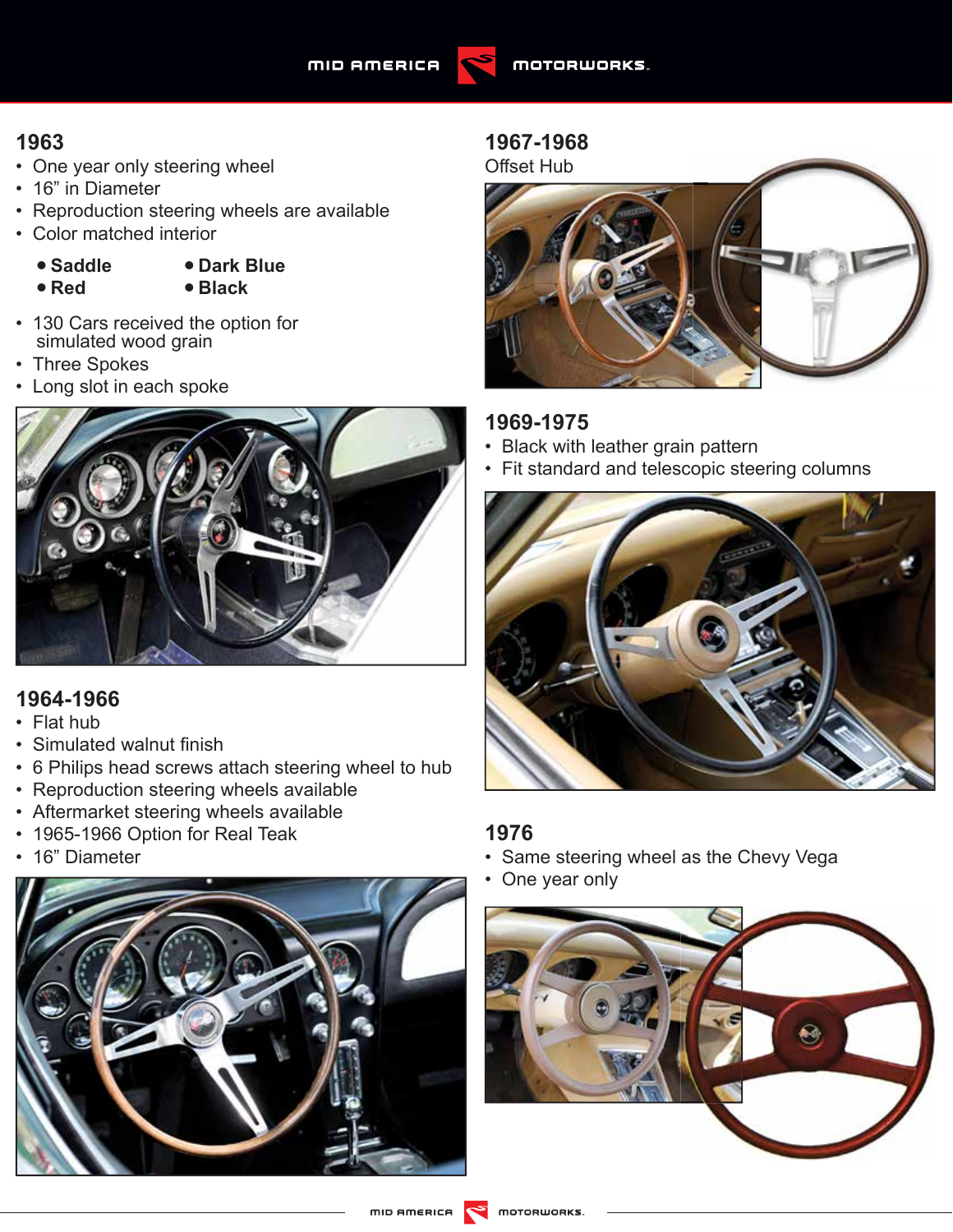

# **1977-1982**

- Floating round horn button
- 14" in diameter



### **1984-1985**

- 14.5" Diameter
- Black leather
- Thinner wheel than the later 1986-1989 wheel





#### **1986-1989**

- All Black except 1988 Anniversary white
- Used same armature as 1984-1985 with thicker urethane
- Round Horn Button
- Available as remanufactured
- 2-tone wheels are available for an upgraded look



#### **1990-1993**

- 1990 First year for air bag in steering wheel
- Offered as a restoration service for original steering wheel
- Leather steering wheel
- All black
- 4 Spoke
- Corvette Script
- 1990-1991 Horn buttons on the outside spokes had plastic gray buttons, 1992-1993 were Black.





# **1994-1996**

- 2 spoke
- C4 Corvette emblem
- Horn button in the center



# **1997-2004**

- C5 Corvette logo in the center
- Decals available for logo to add color
- All black except the 2003 50th anniversary and 2004 Le Mans corvette

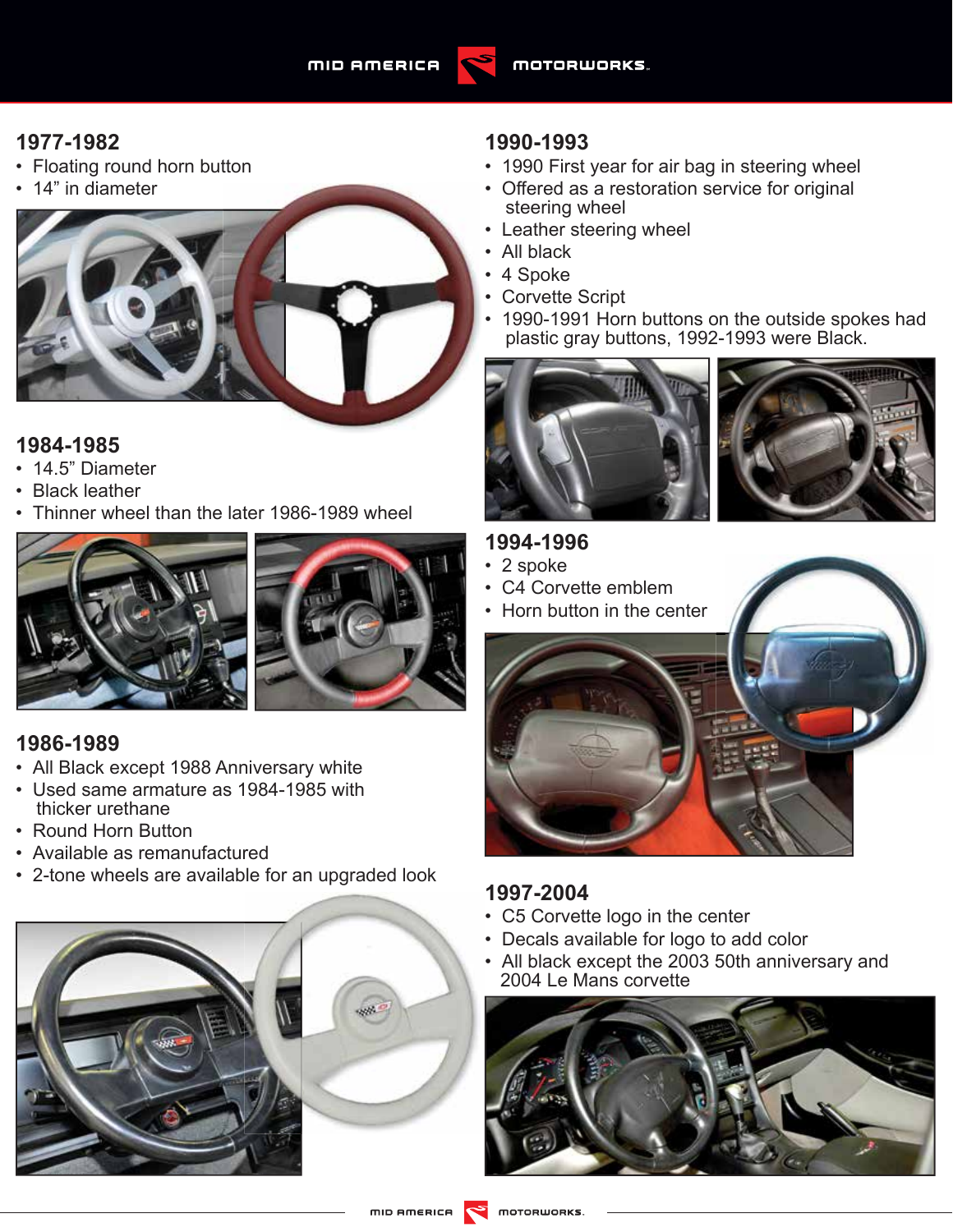

#### **2005**

- One year only Steering wheel
- 4 spoke design
- Ebony



#### **2006-2011**

- 15" in diameter
- Steering Wheel mounted audio controls included with Bose audio systems
- Available in suede or leather
- Available with accessory controls and without accessory controls
- 2010 steering wheel was the first year for Bluetooth
- 2011 steering wheel available with accent stitch



- *2005-2011 has aftermarket steering wheels available some benefi ts include:*
	- **• Esthetics**
	- A custom steering wheel can be altered to build your personal preference of the look you need and still having that OEM look after install